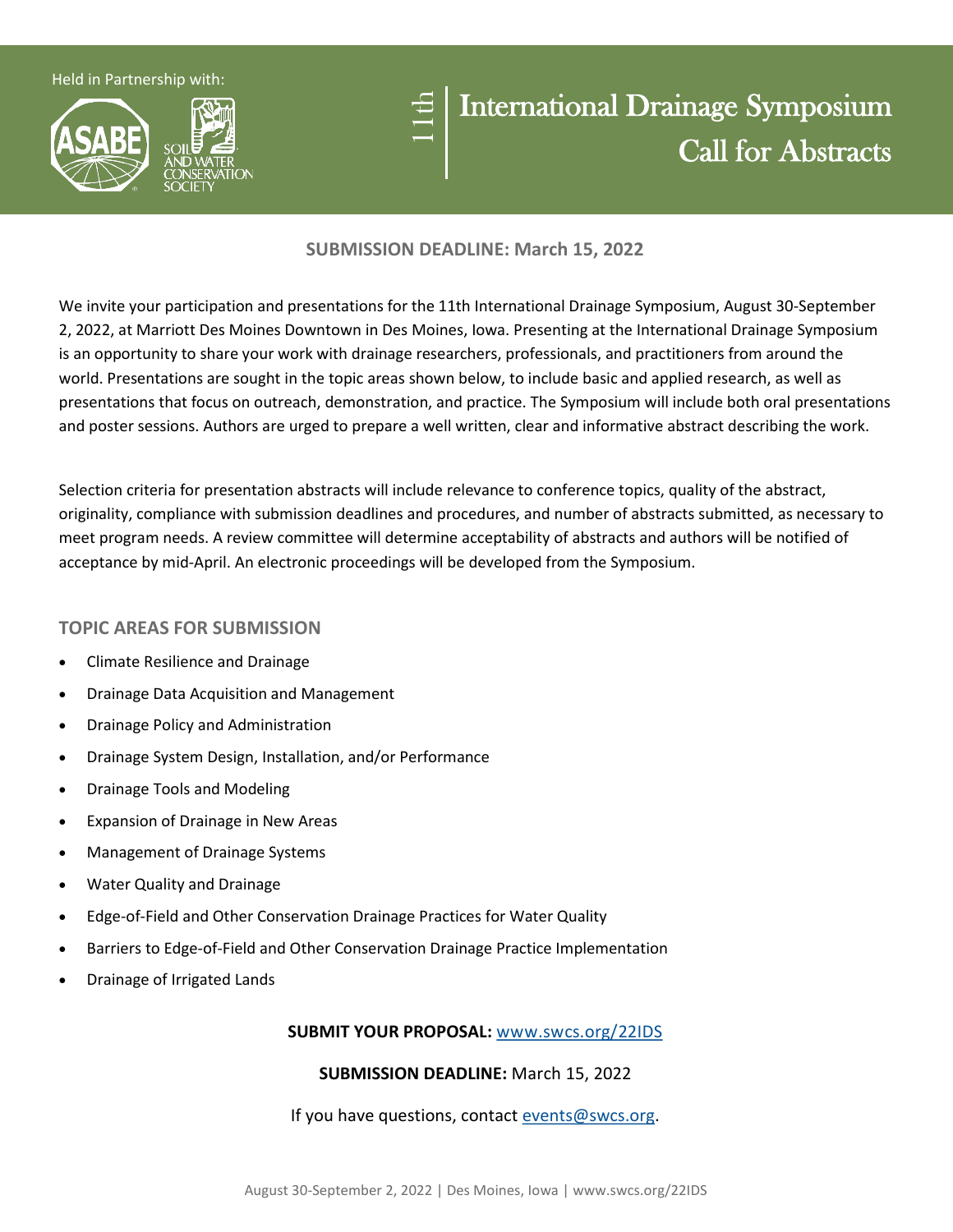#### Held in Partnership with:





### **OPTIONS FOR PARTICIPATION**

In anticipation of a live event, all presenters must be able to present live in person. IDS understands current travel restrictions in place for many organizations.

All oral and poster presentation submissions must be received through the online CMT submission system found at [www.swcs.org/22IDS.](http://www.swcs.org/22IDS)

All submissions must be submitted by **11:59 PM CT on March 15, 2022.** 

#### **Oral Presentations**

- All oral presenters must be available on scheduled day to present live in person.
- Each presenter will be given 20 minutes: 15 minutes to make their presentation and 5 minutes for questions.
- All oral presenters must register for the event.

#### **Poster Presentations**

- All poster presenters must be available live in person during the designated break and reception times indicated below to answer questions and share their work with attendees.
- All poster presenters must register for the event.

#### **IMPORTANT NOTES**

- IDS does not reimburse presenters for expenses incurred. This includes authors and panelists invited to present.
- Authors and presenters are strongly encouraged to prepare an extended abstract for the symposium proceedings. Authors will receive instructions about format and a template for submission following abstract acceptance. Symposium attendees will receive an electronic copy of the proceedings, and the proceedings will be posted to the ASABE Technical Library.
- IDS is organizing a special collection to be published in ASABE journals. Full papers submitted for the special collection will go through the standard peer-review process. More information about paper submission will be forthcoming.
- A visa and passport may be required for delegates travelling to the United States. Each delegate is responsible for verifying these requirements.